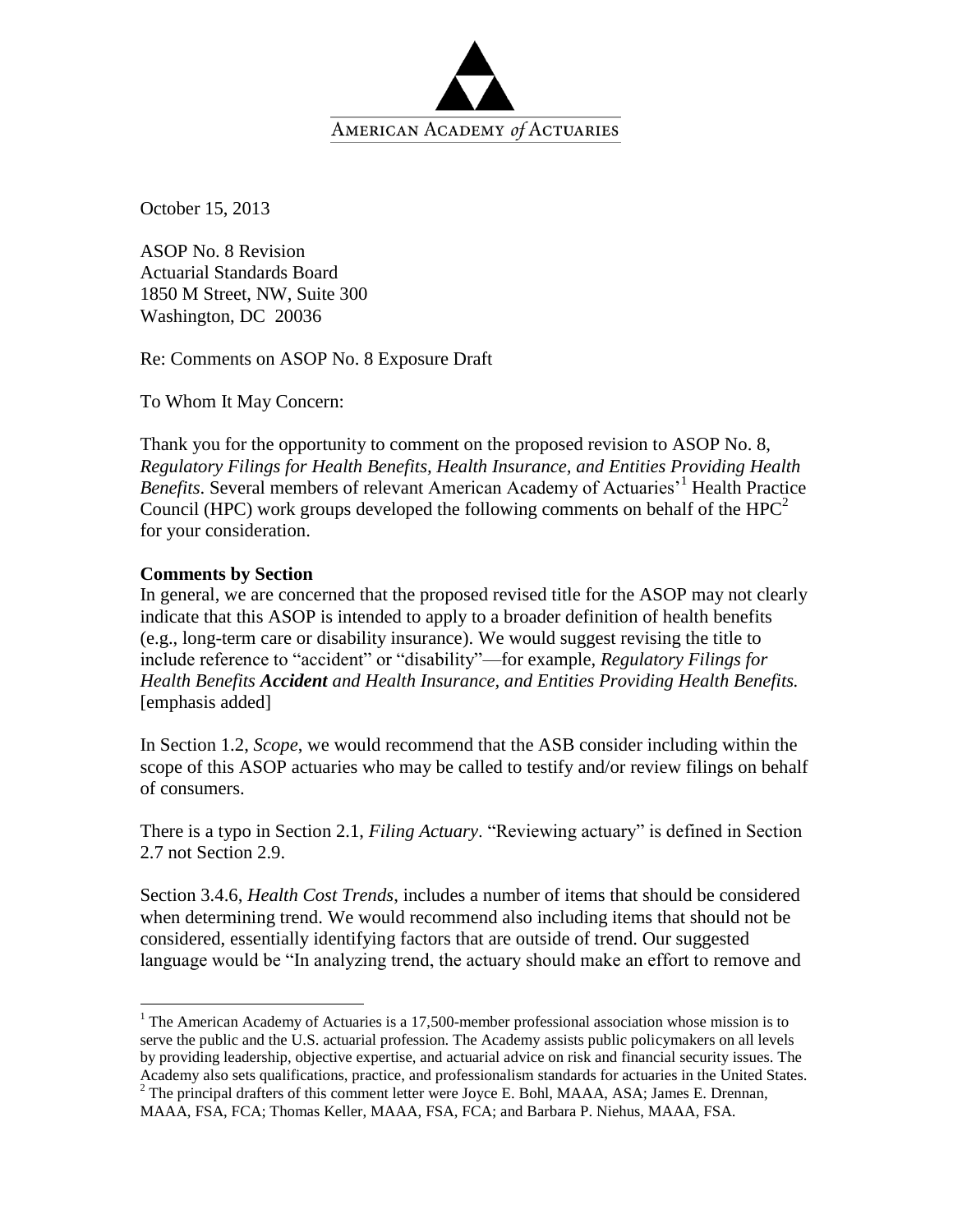separately analyze other factors that affect cost—examples include, but are not limited to, demographic changes, plan mix changes, durational effects, deductible leveraging, and underwriting."

In addition, we recommend adding "provider contracting" to the following "The actuary should consider changes in benefit provisions *and provider contracting* when projecting future trends from historical trends, as the change in unit costs and utilization may differ from prior periods." (emphasis added). We suggest the addition because taking provider contracting arrangements into account affects the unit cost portion of the projected trend.

Section 3.6, *Use of Business Plans to Project Future Results*, would benefit from language that helps distinguish how business plans should be used to develop rates versus disclosed in filings. We would recommend the addition of the following sentence, "The regulatory actuary should consider requesting this information when it is important to the consideration of rate adequacy for solvency."

In Section 3.7, *Use of Past Experience to Project Future Results*, we recommend adding two more items to the list of items to which any changes may have a material effect on expected future results. One new item (k) would be "changes to federal or state regulations (e.g., risk adjustment, reinsurance, risk corridors, underwriting requirements, and benefit mandates)." The second new item (l) would be "underlying change in medical practice (e.g., changes in medical technology and provider organization)." While this could be included in item (f), listing it separately may help actuaries think about changes to these areas specifically.

In Section 3.12.2, *Rates Not Excessive*, we have concerns with the phrase "reasonable contingency and profit margins." Specifically, the concern stems from how and who would define what profit margins are "reasonable." Our suggestion would be to reword the phrase so that it reads "contingency and profit margins that are not unreasonable."

Section 3.13, *Reasonableness of Assumptions*, allows for the actuary to use his or her professional judgment to determine reasonableness of assumptions. For any given assumption, however, it may be reasonable to vary the level of review of that assumption based on the materiality of the issue. To address this issue, we would suggest adding the following language (emphasis added for new language)—"The support for reasonableness should be determined based on the actuary's professional judgment, using relevant information available to the actuary, *and taking into account all aspects of the filing."*

It also may be worth commenting in this section on assumptions that are regulated. This is covered in Section 4.1, but also could be added here in the second paragraph as follows "The filing actuary should use any such assumption only if the actuary believes it is reasonable, *unless it is prescribed by applicable law*." (emphasis added)

In the Appendix, we request clarification related to the discussion of the rate review practice note and addendum. The addendum to the original practice note was drafted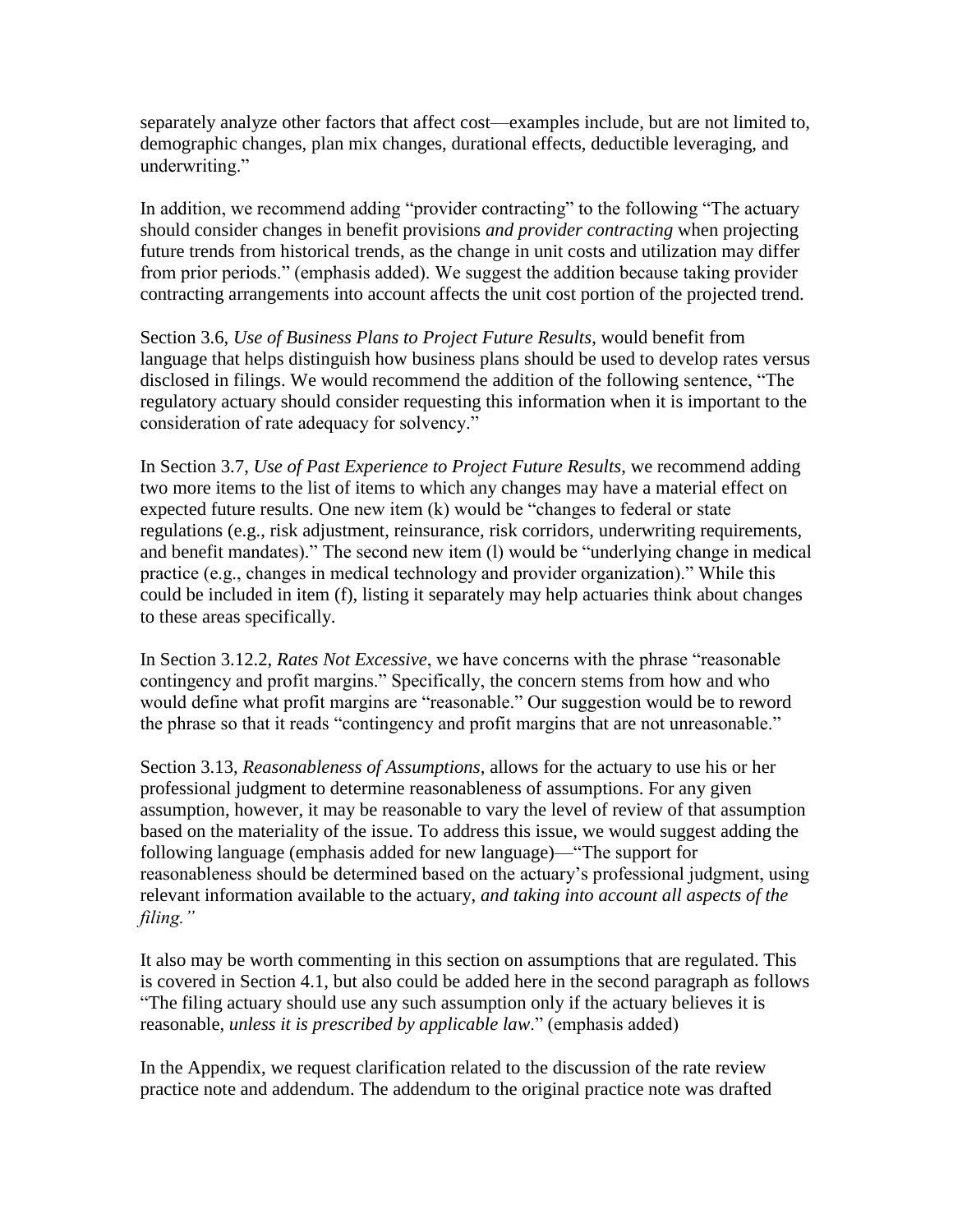because the US Department of Health and Human Services (HHS) changed the forms required to be filed. As such, we recommend revising the description in the Appendix to state "The addendum to the practice note addresses a revised HHS form filing called the uniform rate review template (URRT) and actuarial memorandum instructions. The originally published practice note provided guidance on the preliminary justification form, which was replaced by the URRT and actuarial memorandum instructions by HHS"

# **Responses to Specific Questions from ASB**

*1. This ASOP addresses regulatory filings for health plan entities. The proposed revisions provide additional guidance on rate filings, specifically to address requirements of the Affordable Care Act. Do you believe that this exposure draft has the appropriate level of detail on rate filing and review?*

The exposure draft includes significant information on what is necessary from the actuary who prepares the filing; however, there is not as much detail as to the responsibilities of the reviewing actuary. Recognizing that the burden is on the filing actuary, it may make sense for there to be more guidance for filing actuaries compared to reviewing actuaries. But we wanted to raise the observation for consideration by the ASB.

# *2. Is it clear that the scope is broader than medical expense benefits and includes regulatory filings related to such benefits as VEBA, long-term care, and disability?*

We believe that Section 1.2, Scope, should be more explicit in terms of this ASOP being applicable to a broader definition of health filings. Simply referring to "health insurance" does not adequately convey that this includes other benefits such as longterm care and disability.

*3. For some filings, such as those for individual and small group medical, the assumptions discussed in section 3.4 are generally used for setting rates and calculating regulatory benchmarks. For others, such as those for disability income and long term care, they may only be used in calculating regulatory benchmarks. Is it clear that the guidance in section 3.4 applies to regulatory filings only?*

# No comment

*4. As with the current ASOP No. 8, this exposure draft covers actuaries preparing filings and regulatory actuaries reviewing filings. As written, this draft does not have a separate section for regulatory actuaries. Unless otherwise indicated, it is assumed that the same general guidance is appropriate for all actuaries producing or reviewing filings. Is the exposure draft clear as to which guidance pertains to filing actuaries, which to regulatory/reviewing actuaries, and which pertains to both? Do you believe this structure gives appropriate guidance to regulatory actuaries?*